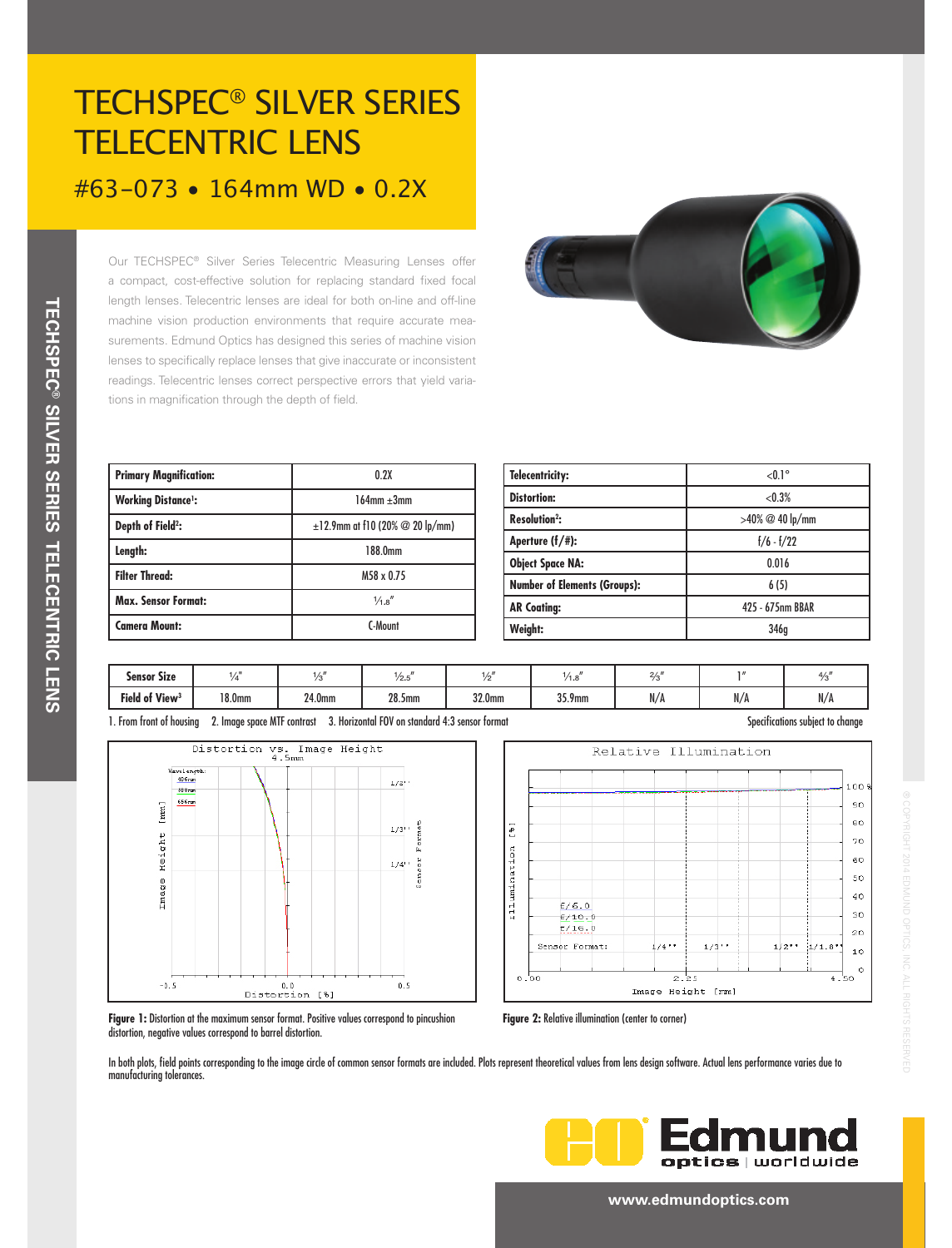## TECHSPEC® SILVER SERIES TELECENTRIC LENS

### #63-073 • 164mm WD • 0.2X

MTF & DOF: f/6.0

**TECHSPEC**

**THOTAL** 

**® SILVER SERIES TELECENTRIC LENS**

**THE CHAIRS FRING** 

CITY NU CENTRO

® COPYRIGHT 2014 EDMUND OPTICS, INC. ALL RIGHTS RESERVED



**Figure 3:** Image space polychromatic diffraction FFT Modulation Transfer Function (MTF) for λ = 486nm to 656nm. Included are Tangential and Sagittal values for field points on center, at 70% of full field and at the maximum sensor format. Solid black line indicates diffraction limit determined by f/# defined aperture. Frequencies corresponding to the Nyquist resolution limit of pixel sizes are indicated.



**Figure 4:** Polychromatic diffraction through-focus MTF at 20 linepairs/mm (image space). The depth of field at the maximum sensor format for the plotted frequency and f/# at 20% contrast is indicated by the measurement bars.

Plots represent theoretical values from lens design software. Actual lens performance varies due to manufacturing tolerances.



**www.edmundoptics.com**